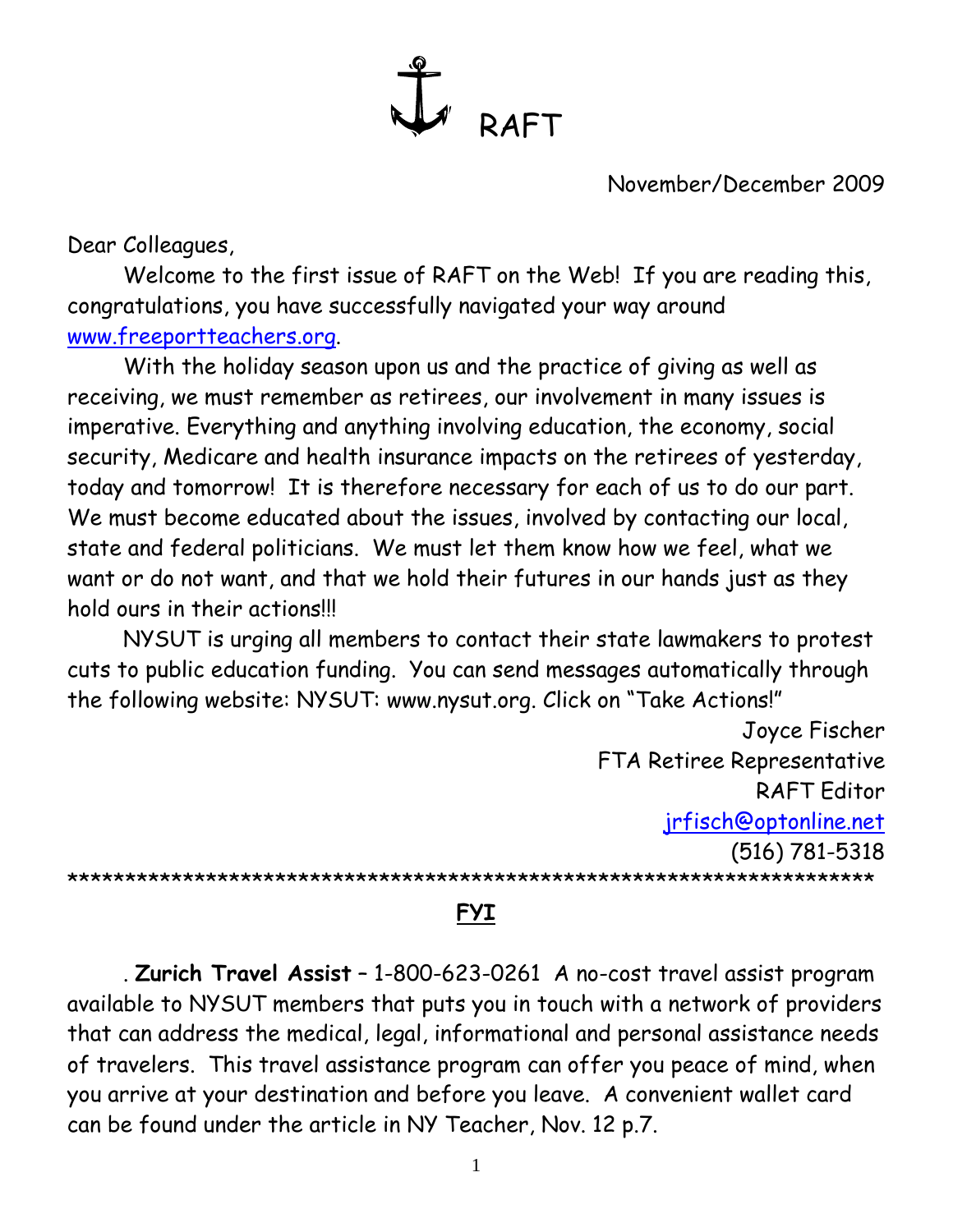

**Office Max Discounts –** call Member Benefits 1-800-342-9810 for information

**New York State Guide for Senior Citizens –** 1-800-342-9871 or [www.aging.state.ny.us](http://www.aging.state.ny.us/) to get a copy of the guide

**Saul Friedman's** column, Gray Matters, no longer appears in the Saturday editions of Newsday due to the fact that Newsday wanted to charge people to access it unless they were Newsday subscribers. Mr. Friedman's column can be located by going to timegoesby.com

**Cell phone numbers** went public in November. They will be released to telemarketers and you will be charged for these calls. To prevent this, call 888-382-1222. It is the National DO NOT CALL LIST. It blocks your number for 5 years. You must call from the cell phone number you want to have blocked.

\*\*\*\*\*\*\*\*\*\*\*\*\*\*\*\*\*\*\*\*\*\*\*\*\*\*\*\*\*\*\*\*\*\*\*\*\*\*\*\*\*\*\*\*\*\*\*\*\*\*\*\*\*\*\*\*\*\*\*\*\*\*\*\*\*\*\*\*\*\*

## **All New York Seniors Should Know:**

## **These Phone Numbers:**

Social Security – 800-772-1213 Medicare- 800-633-4227 Medicare Rights Center – 888-795-4627 AG's Consumer Fraud Hotline – 800-771-7755 Veteran's Info and Benefits – 888-382-1222 Do Not Call Registry – 888-382-1222 Poison Control – 800-222-1212

## **These Websites:**

[www.benefitschekup.org](http://www.benefitschekup.org/) helps you identify your eligibility for a wide range of public assistance programs

[www.cdc.gov/aging/](http://www.cdc.gov/aging/) health info abut chronic diseases [www.nihseniorhealth.gov](http://www.nihseniorhealth.gov/) from the NIH's library covering everything from Alzheimer's to Talking with your doctor

[www.retiredamericans.org](http://www.retiredamericans.org/) senior sensitive issues, especially regarding health care, bills and info on how your legislator voted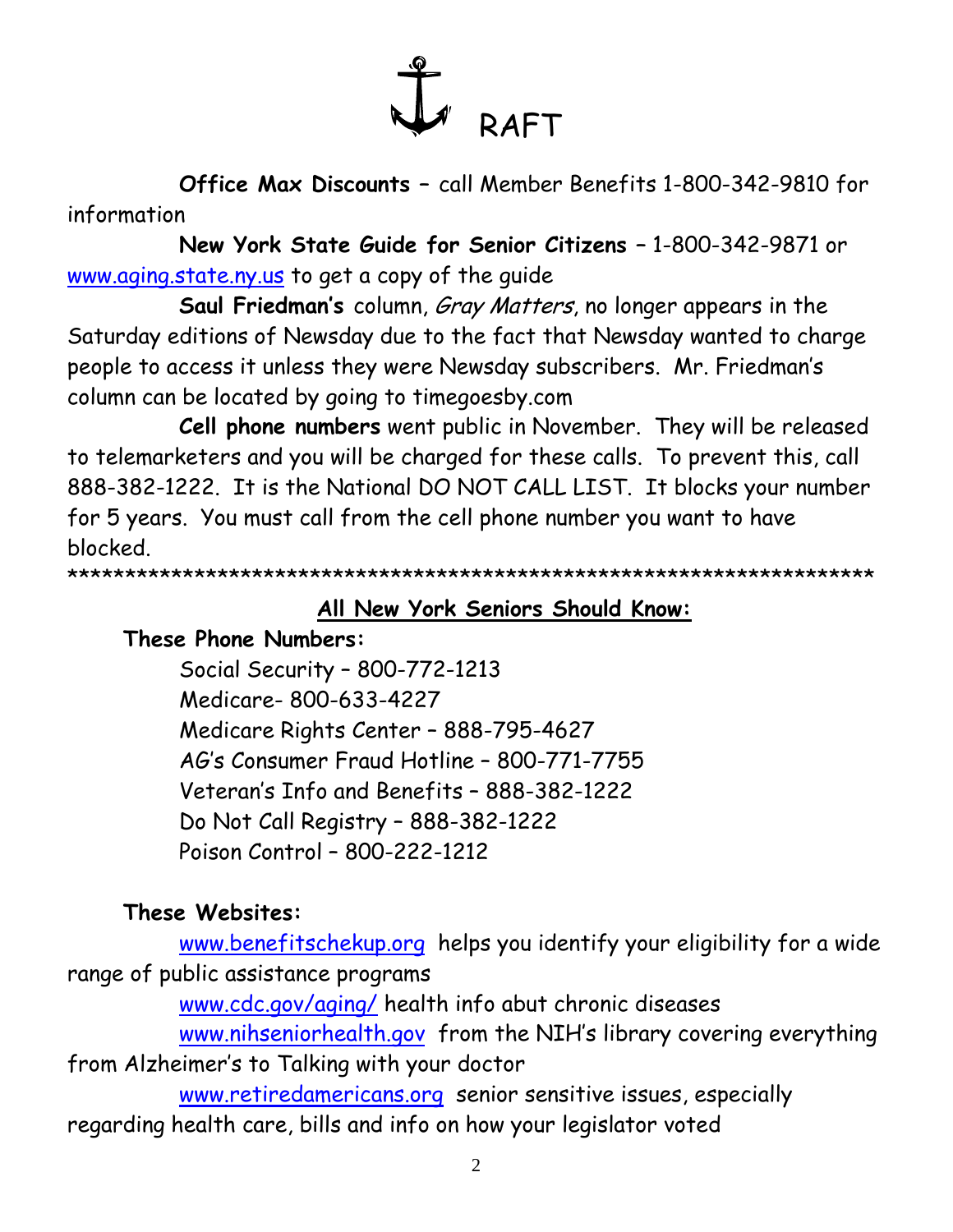



**Ira Schildkraut** (FHS) is a very productive and busy retiree. "In addition to teaching AP U.S. History, AP U.S. Government and Politics, and Economics and advising the Debate Team at a yeshiva in Lawrence, here on Long Island, I am writing for the weekly Freeport-Baldwin Leader newspaper, primarily covering Freeport Village Board and Freeport School Board meetings."

It is with deep regret that I inform the membership of the passing of one of our retirees, **Gasper (Cas) Providente** (FHS 6/04) in November. Cas fought a valiant battle and will be dearly missed by his family, former students and friends. We send our deepest condolences to his family.

\*\*\*\*\*\*\*\*\*\*\*\*\*\*\*\*\*\*\*\*\*\*\*\*\*\*\*\*\*\*\*\*\*\*\*\*\*\*\*\*\*\*\*\*\*\*\*\*\*\*\*\*\*\*\*\*\*\*\*\*\*\*\*\*\*\*\*\*\*\*

#### **VOTE/COPE**

**VOTE/COPE is the committee on Political Education, the non partisan political action arm of NYSUT and its affiliates.**

#### Some Reasons to Contribute to Vote/Cope

- 1. To protect public pensions by maintaining guaranteed benefits for life.
- 2. To secure and increase health benefits.
- 3. To increase monthly COLA benefits.
- 4. To urge full cost of living increase in COLA benefits.
- 5. To be sure the NYS Constitution remains the same, guaranteeing that benefits NOT be diminished.
- 6. To ensure the safety of Social Security.
- 7. To change the flawed Medicare Modernization Act of 2003 and to eliminate Part B premiums now linked to income.
- 8. To repeal the prohibition against Medicare negotiations for drug prices.

**When you contribute to Vote/Cope, you are essentially taking a trip to Albany and Washington without leaving the comfort of your home. With over 587,000 members of NYSUT, we have been able to elect members of Congress and our State Senate and Assembly who support our goals regardless of their political affiliation. We have POWER through your contribution.**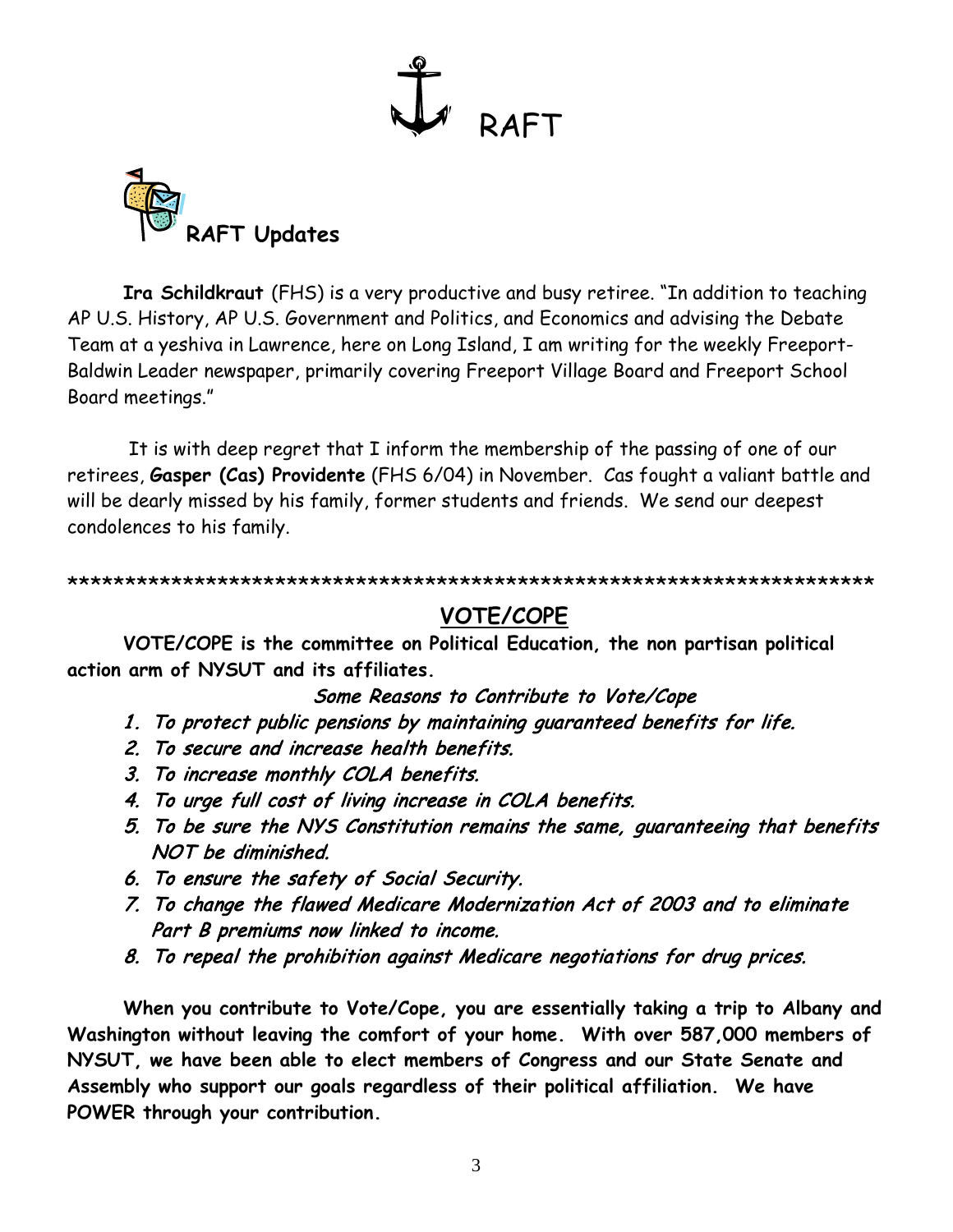

# **VERY IMPORTANT INFORMATION FOR VETS!**

# **Subject:Military Vets DD214 – Social Security Benefits Please read and pass on to ALL that you know…**

# **DD FORM 214 – SOCIAL SECURITY BENEFIT**

Please share this with anyone who's had active duty service **prior** to January 2002 and planning for retirement. **This also applies to retired VETS**. In a nutshell it boils down to this: You qualify for a higher social security payment because of your military service, for active duty any time from 1940 through 2001 (the program was done away with in January 2002). Up to \$1200 per year of earnings credit credited at time of application-which can make a substantial difference in social security monthly payments upon your retirement. You must bring your DD-214 to the Social Security Office and you must ask for this benefit to receive it! Social Security website:

<http://www.ssalgov/retire2/military.htm>

This is something to put in your files for when you apply for Social Security down the road. It is NOT just for retirees, **BUT** anyone who has served on active duty prior to January 2002.

FYI-this benefit is not automatic, you must ask for it! This applies to anyone who has been on active duty between 1940 and 2001! Pass this information to all VETS!